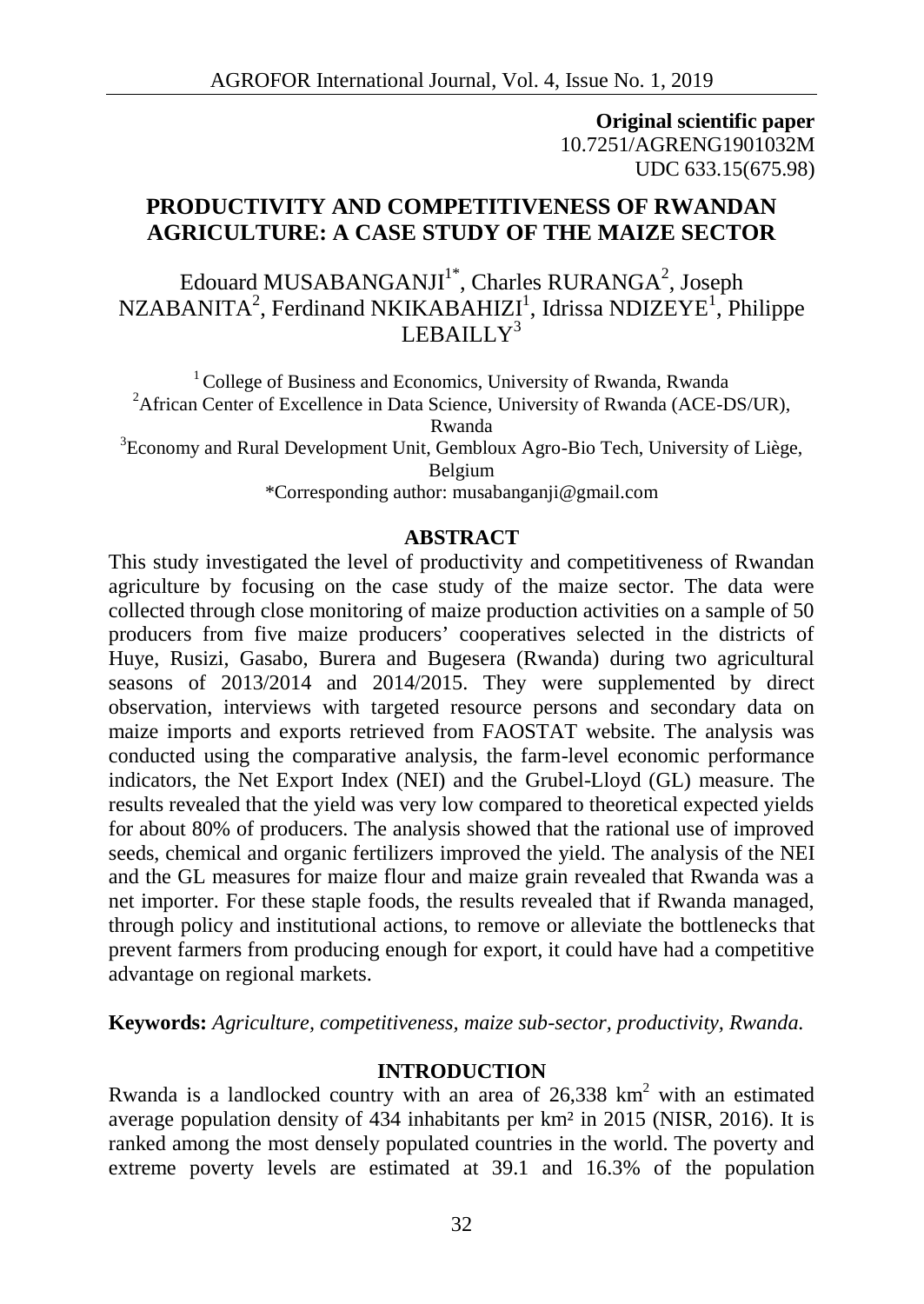respectively (NISR, 2015). Agriculture continues to be the leading employer with more than 80% of the economically active population (Musabanganji, 2017) and remains the engine of economic growth in Rwanda. It provides more than 70% of exports in value and accounts for 30% of the Gross Domestic Product (GDP) (NISR, 2017). This economic context, in which agriculture contributes significantly to the country's economic growth, is a peculiarity of many developing economies characterized by a low level of industrialization. For many years, Rwanda has been aware of the role of the agricultural sector in combating poverty and improving the livelihood of its population. Along with the agricultural global and regional commitments, Rwanda developed a policy and strategic framework fostering agricultural and economic development. These include the socio economic development program known as 'Vision 2020' aiming at transforming Rwanda into a middle-income country by 2020 and the national agricultural policy adopted in 2000 and 2004 respectively. Thereafter, all sectoral programs that have been implemented are a direct consequence of this vision by defining its operationalization frame in various sectors in order to achieve the expected socio economic development. In this context, besides the growth and agricultural marketing pointed out by Huggins (2013) as key elements of economic expansion, regional trade is also perceived by Rwanda as one of crucial elements enabling agricultural development and boosting its economy. The later allows increasing the share of agricultural production on regional markets and easing goods and services transfer between regional integration agreements partner countries. This has been evidenced by the results that followed its accession to the East African Community (EAC) in July 2007. Since then, the country revised its trade policy and initiated several agriculture related programs and strategies to improve the production capacity, and then guarantee a satisfactory supply, and integrate in both domestic and regional markets for both cash and food crops. Thus, as the ability of the Rwandan primary sector to deal with increasing competition from trade liberalization and its membership to EAC has a significant effect on the macro and micro levels of the national economy, it should be noted that the country needs an agriculture sector which is not only competitive in domestic and regional markets but also able to ensure the food security of the population and generate income for producers. For more than a decade, Rwanda has adopted a series of policies and strategies aimed at economic development and the improvement of the living conditions of its predominantly agricultural population. In agriculture, implementation of these strategies and related programs has been accompanied by a series of advances in the adoption of farming technologies and increasing agricultural production. These initiatives have mainly targeted six priority food crops, namely, the maize, potato, bean, soybean, rice and wheat sectors to make them more productive and competitive. For the maize sector, which is the subject under study, available data reveal that the cultivated area has doubled (about 2.2 times) from 102 000 ha in 2007 to 223,414 ha from 102 000 ha to 223,414 ha in 2011. In season A of 2017, in terms of cultivated area, maize was the fourth largest crop after banana, beans and cassava with 16% which is 23% increase from 2016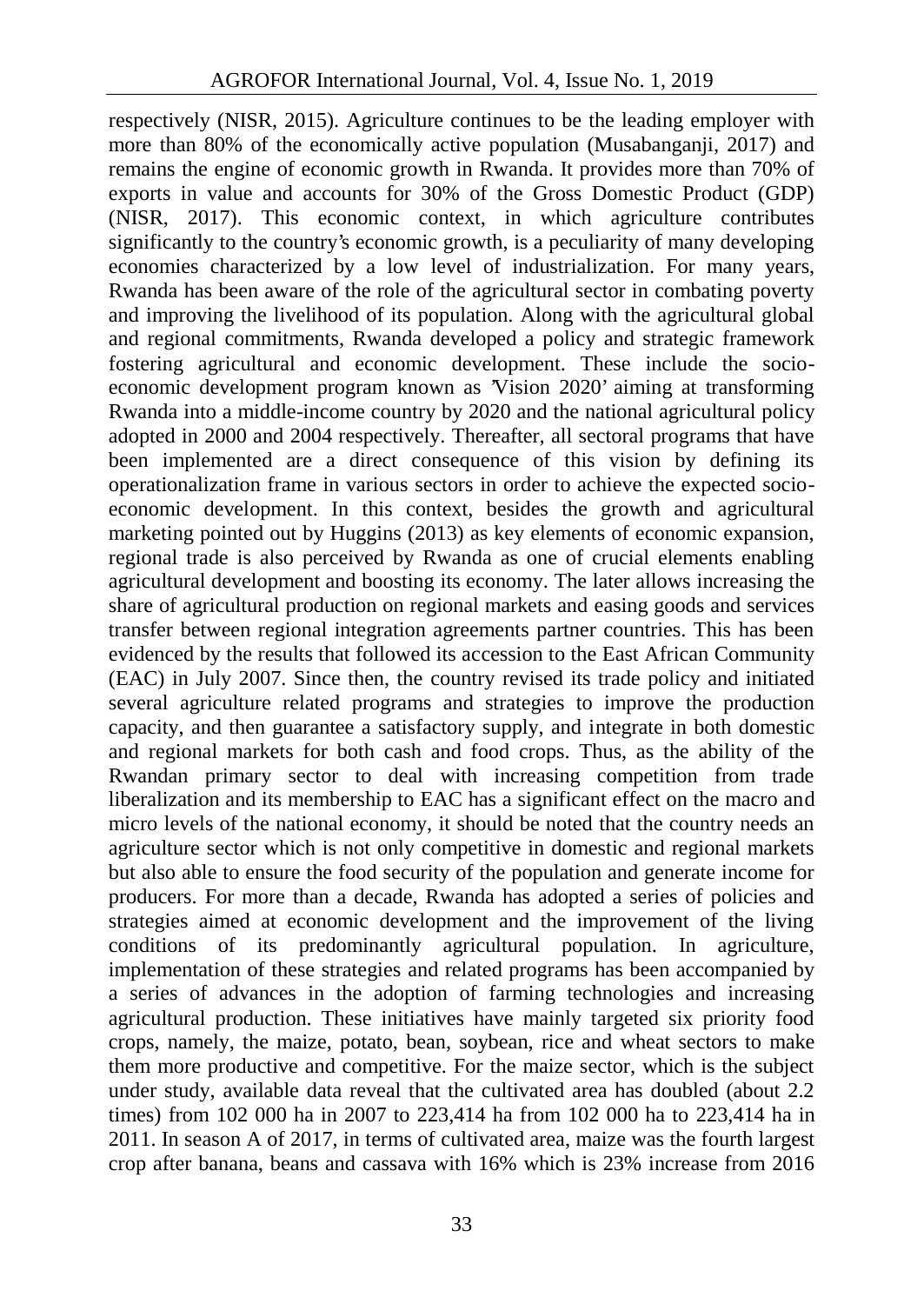while in season B, it was the fifth largest crop with 7.1% corresponding to 27% increase in cultivated area from 2016 (NISR, 2018). The yield has gradually increased from an average of 0.96 tons per hectare in 2006 to 2.35 tons per hectare in 2013 (MINICOM, 2014). However, notwithstanding the increase in cultivated area, yield and produced quantity of maize observed in recent years reflecting the combined effect of the agricultural intensification program and land consolidation policy, the country is continuously depending on imports to meet domestic demand, and maize processing plants always operate below their productive capacity (RDB, 2014). This research aims at examining the level of productivity and competitiveness of this sector in the current production and marketing conditions in order to identify existing constraints and formulate the strategies that can help improve the level of economic performance of maize production and maize marketing system.

## **MATERIALS AND METHODS**

The data used to study the economic performance of maize production come from close monitoring of maize production activities of a sample of 50 farmers selected from five maize producers' cooperatives namely KOAGIMPA, KOTEMIBU, COODAKI, ABAKUNDAKURIMA and INDAKUKI operating respectively in the districts of Huye, Rusizi, Gasabo, Burera and Bugesera during two growing seasons of 2013/2014 and 2014/2015. They were supplemented with direct observation, interviews with targeted resource persons and secondary data on the value of maize (flour and grain) imports and exports retrieved from FAOSTAT website and National Bank of Rwanda (NBR). The analysis was conducted using the yield as the farm-level economic performance indicator. The Net Export Index (NEI) and the Grubel-Lloyd (GL) measure were used to analyse the level of trade performance for maize sector from 2000 to 2017. Note that these indices are calculated for maize grain and flour in trade between Rwanda and trade partner countries of the world. The choice of these two trade indices was based on the fact that they take into account all marketing and transport related costs, and consider simultaneously responses from both demand and supply sides (Frohberg and Hartmann, 1997). Based on Latruffe (2010), these indicators are given by the following equations in the case of a single country and multiple sectors trade analysis:

$$
NEI_i = \frac{X_i - M_i}{X_i + M_i}
$$
 (Banterle and Carraresi, 2007), where *X* are exports; *M* are

imports; *i* denotes the sector or product considered. The NEI values lie between -1 (when a country imports only) and 1 (when a country exports only), with a value of 0 in the case of the equality of imports and exports.

 $i \leftarrow \mathbf{M}$  *i*  $i \left| \begin{array}{c} I \cap I \cap i \end{array} \right|$   $\left| \begin{array}{c} I \cap \{1, \ldots, n\} \end{array} \right|$  $X_i + M_i$  (Banche and Cartaics), 2007), where A are expons, *M* are  $X_i - M_i$  $GL_i = 1 - \frac{|H_i - H_i|}{|H_i - H_i|}$  (Banterle and Carraresi, 200  $+ M_i$  $-M_i$  $=1-\frac{|\mathbf{r}_i - \mathbf{r}_i|}{| \mathbf{r}_i - \mathbf{r}_i |}$  (Banterle and Carraresi, 2007), where *X* are exports; *M* are

imports; *i* denotes the sector or product considered. GL measure has a range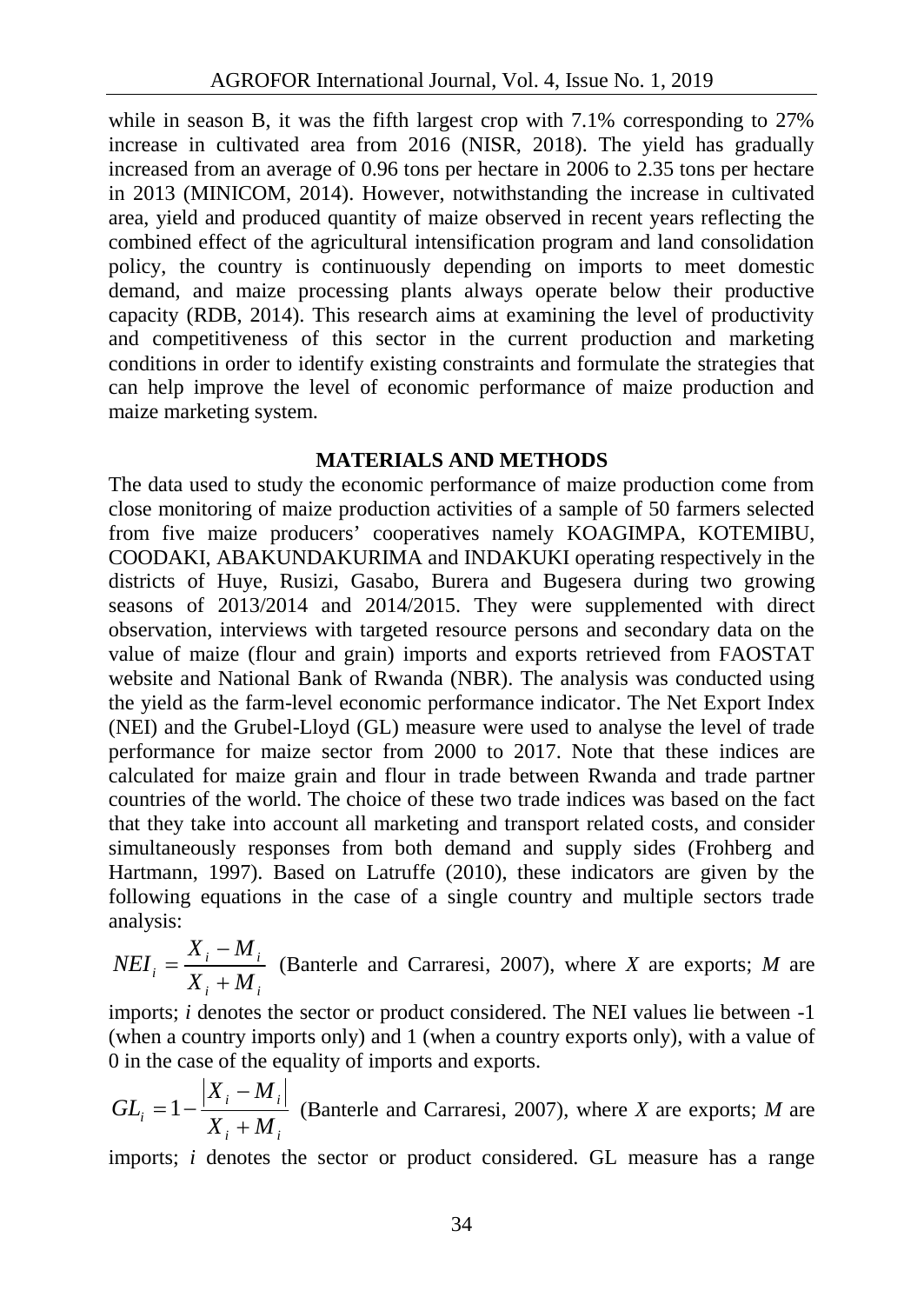between 0 and 1, with the value 0 indicating inter-industry trade, while the value 1 indicates an intra-industry trade only.

## **RESULTS AND DISCUSSIONS**

### Analysis of maize productivity and inputs use in Rwanda

Studies have shown that the types of seeds and fertilizers used in the required proportions, favorable climatic conditions and the control of harmful organisms combined with the application of improved farming methods play an important role in agricultural productivity (*e.g.* Kpedzroku and Didjeira, 2008, 2011). The results shown in Figure 1 reveal three scenarios: (i) there are maize producers who performed well with a high yield while they have relatively invested less means in the acquisition of inputs, and (ii) other farmers who invested much money in inputs but have registered lower maize yield per hectare (ha). Compared to the theoretical mean yield of 5 tons/ha, the results showed that around 80% of farmers registered lower yield. The reasons behind this are multiple. In Rwanda where land is generally considered as deteriorated, and therefore, lacking enough mineral salts necessary for plant growth, this situation revealed by the study is on one hand grounded in the fact that maize growers would have invested all available resources in the acquisition of a single input such as improved seeds or chemical fertilizers for instance, whereas the use of a single input cannot ensure the best land productivity. On the other hand, the other reason that would be behind such a fact would be the possible failure of producers to respect the dosages prescribed for such or such other input whereas the use of a given input must be done optimally in accordance with prescribed rules and dosages requiring to use only sufficient quantities to meet needed nutrients in a manner that ensures the productivity, the quality and the desired growth rate in maize growing. In this regard, FAO (2005) underlines that an adapted fertilization level is a must to achieve the production level required by the genetic potential of a given species. Hence, the fertilization requires to be properly evaluated so as to achieve economic optimum. In case of over dosage, the productivity reduces due to toxicity effect (FAO, 2005). In addition, the study by Musabanganji *et al.* (2016b) has documented that most of smallholder farmers in cooperatives in Rwanda are experiencing the lack of financial means and technical assistance. Then, it seems evident that maize growers have difficulties acquiring all necessary inputs, and even those who are capable fail to use them in convenient and rational manner due to lack of required knowledge.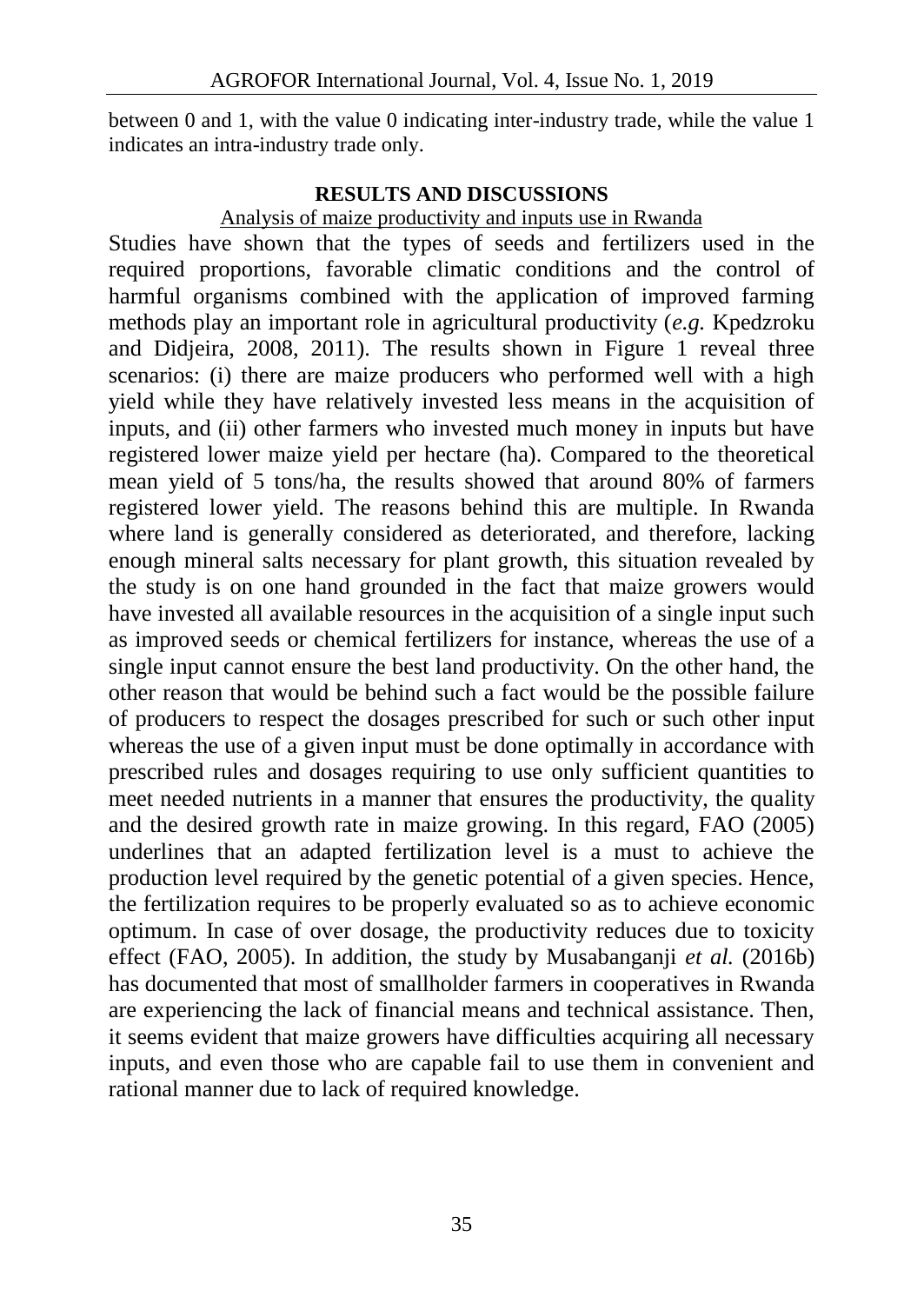

AGROFOR International Journal, Vol. 4, Issue No. 1, 2019

Figure 1: Relationship between cost inputs and the productivity (Tons/ha) Source: Authors based on 2014 and 2015 research findings

It is worth noting that in addition to 'input' factor proven as playing a crucial role in increasing productivity, there are other factors to which the variation of productivity observed among different operating sub-groups is attributable. They include (i) soil conditions or geographic potential related to maize growing, varying from one region to another ; (ii) the level of adoption of agricultural technologies and innovations varying from one producer to another and from one production zone to another (the varying level of fertilizers utilization for the improvement of soil quality and plant protection products for fighting against parasites and diseases attacking maize in the fields) ; (iii) the variability of various seeds used by the producers ; and (vi) technical support serves received by the producers differing from one zone to another, playing a crucial role in the growing process pattern.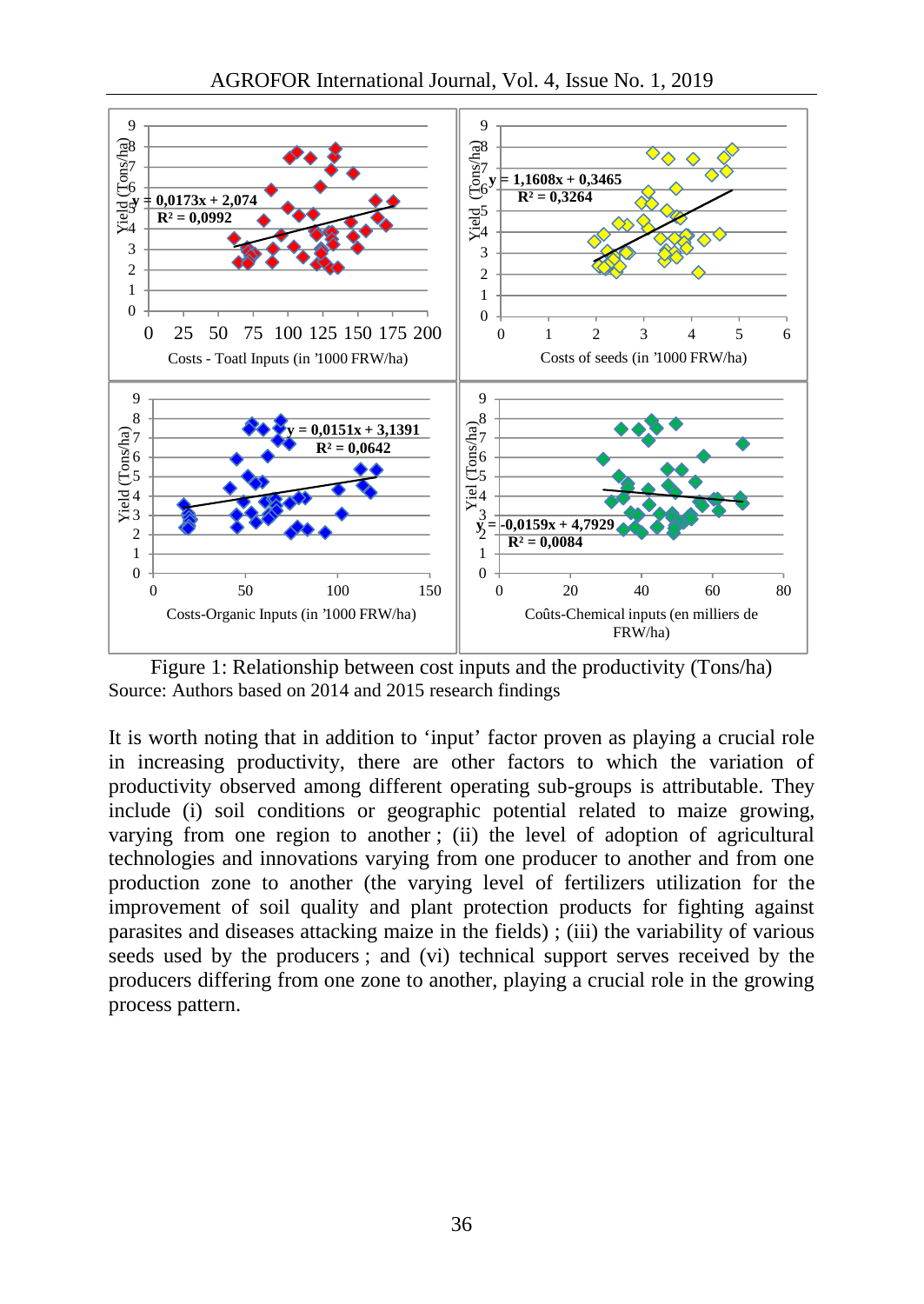Analysis of Rwandan agricultural trade performance: A case of maize sector The analysis of agricultural trade performance of a given sector can be carried out by assessing trade indices of competitiveness (Latruffe, 2010). There is a list of neoclassical economics based indicators focusing on trade success and measuring competitiveness with the real exchange rate, comparative advantage indices, and export or import indices (Latruffe, 2010). Comparing with indices based on accounting data, trade indices offer two main advantages: (i) the costs of marketing and transport to and from the port of entry are also taken into account, and (ii) demand and supply responses are considered simultaneously (Frohberg and Hartmann, 1997). The results reported in Table 1 reveal that NEI index is mostly negative for maize grain and maize flour indicating that Rwanda is a net importer of maize grain and maize flour while the GL index is positive and close to zero for the study period, and using a threshold of a GL measure of 0.5 (Banterle and Carraresi, 2007), the results attest that Rwanda is exhibiting a strong inter-industry trade for many years out of 14 considered for the study period. This is explained by the fact that, even though Rwanda has improved its agricultural production following the implementation of various strategic plans for agricultural transformation, it has not yet managed to produce enough for its population hence the increase of imports. In addition, as mentioned by Musabanganji (2017), the rise in imports is also due to the fact that Rwanda has relatively high production costs for many agricultural products in the East African community region. The study results also attest that, in addition to being an importer of maize grain and maize flour, Rwanda is an exporter of some of its agricultural products. Indeed, as USAID/EAT (2013) points out, Rwanda is the main source of agro-food products including corn flour, grain corn, beans, dairy products and livestock formally or informally imported by the eastern region of the Democratic Republic of Congo inhabited by more than 2 million inhabitants (including 1.8 million for Bukavu and Goma) who cannot be fed only by local production. The Akagera region in Tanzania, Burundi and Uganda are also the importing regions of Rwanda's agricultural products and are the main markets for its agricultural production (Musabanganji *et al.*, 2016a). These trade flows result from its integration into the EAC since 2007 which has facilitated access to these markets. Moreover, it should be noted that following its accession to the EAC, Rwanda can develop its export potential, but success will depend more on the increased accompanying measures to develop a dynamic commercial network that can provide specific products in the identified markets. It is worth noting that during the period from 2000 to 2007, data on imports and exports of maize flour are not available.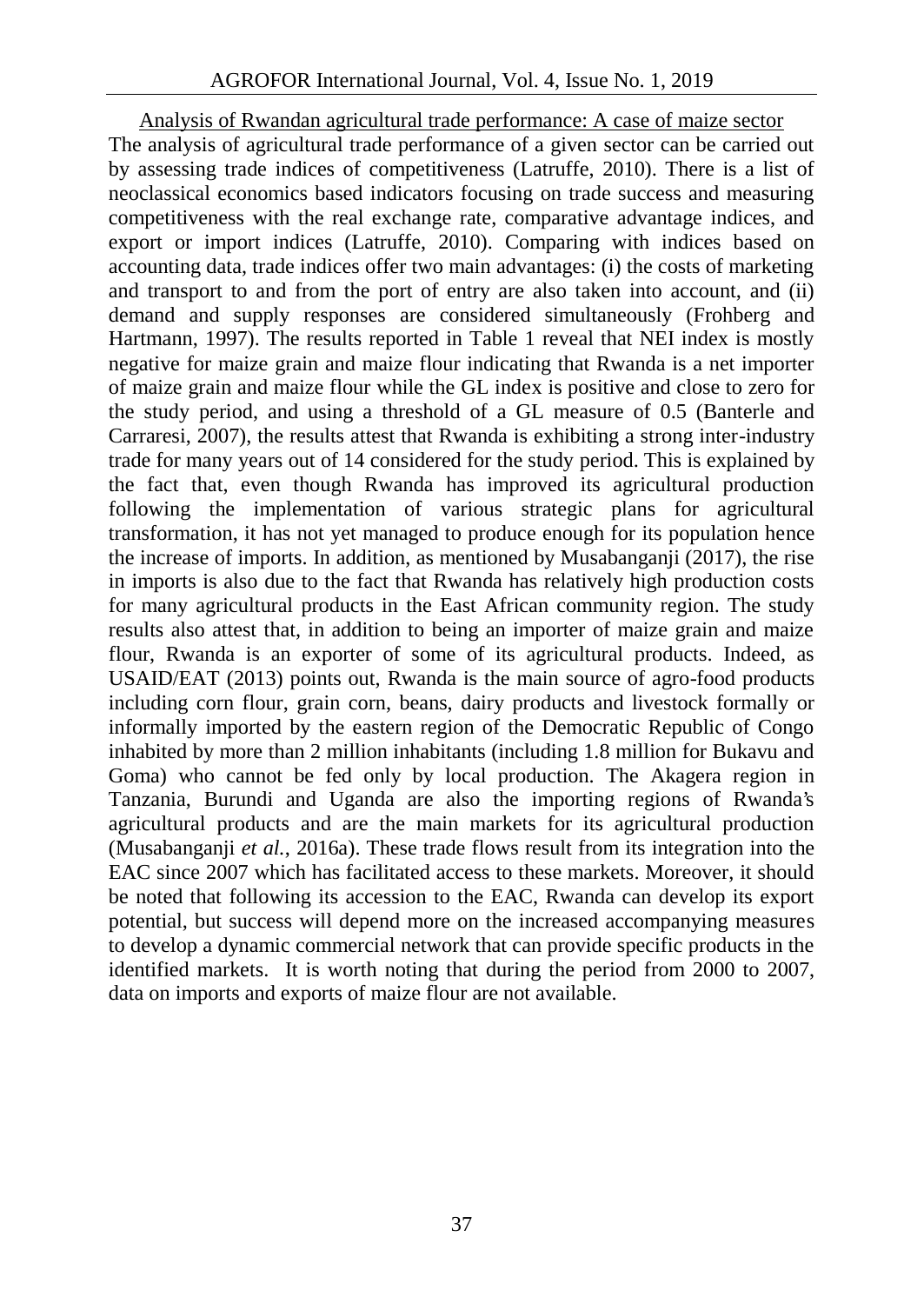| Year | Maize grain |      | <b>Maize Flour</b> |           |
|------|-------------|------|--------------------|-----------|
|      | <b>NEI</b>  | GL   | <b>NEI</b>         | GL        |
| 2000 | $-1,00$     | 0,00 | <b>NA</b>          | <b>NA</b> |
| 2001 | $-1,00$     | 0,00 | <b>NA</b>          | <b>NA</b> |
| 2002 | $-1,00$     | 0,00 | <b>NA</b>          | <b>NA</b> |
| 2003 | $-0,88$     | 0,12 | <b>NA</b>          | <b>NA</b> |
| 2004 | $-1,00$     | 0,00 | <b>NA</b>          | <b>NA</b> |
| 2005 | $-1,00$     | 0,00 | NA                 | <b>NA</b> |
| 2006 | $-0,85$     | 0,15 | <b>NA</b>          | <b>NA</b> |
| 2007 | $-0,64$     | 0,36 | <b>NA</b>          | <b>NA</b> |
| 2008 | $-0,99$     | 0,01 | 0,02               | 0,98      |
| 2009 | $-1,00$     | 0,00 | $-0,98$            | 0,02      |
| 2010 | $-0,97$     | 0,03 | $-0,83$            | 0,17      |
| 2011 | $-0,96$     | 0,04 | $-0,78$            | 0,22      |
| 2012 | $-0,68$     | 0,32 | 0,4                | 0,6       |
| 2013 | $-0,65$     | 0,35 | 0,69               | 0,31      |
| 2014 | $-0,98$     | 0,02 | 0,76               | 0,24      |
| 2015 | $-0,88$     | 0,12 | 0,42               | 0,58      |
| 2016 | $-0,87$     | 0,13 | 0,64               | 0,36      |
| 2017 | $-0,87$     | 0,13 | 0,61               | 0,39      |

Table 1.Trade indicators for Rwandan maize flour and maize grain

*Source: Own calculations based on FAOSTAT and NBR data.*

### **CONCLUSION AND RECOMMENDATIONS**

The results of this study show that although farmers sometimes do better in farming, it should be noted that, in the absence of adequate technical assistance, their knowledge regarding inputs use is not certain. However, in addition to putting in place actions to improve the economic conditions of maize producers like easing access to credit, it is also necessary to improve technical assistance for maize producers and increase sensitization sessions on the use of inputs. The monitoring of farmers' activities on regular basis, the training on farming techniques and basics of accounting analysis of agricultural production (for at least those with a primary level or team leaders), the adoption of technological package at the level of each cooperative seem to be necessary measures that would contribute to the increase of productivity at the level of maize producers' cooperatives. The analysis of NEI and GL trade performance indicators for maize flour and maize grain reveals that Rwanda is a net importer of maize flour and maize grain. For these two foodstuffs, it is clear that if Rwanda manages, through policy and institutional actions, to remove or alleviate the bottlenecks ─ among which the financial difficulties and lack of access enough technical knowledge — that prevent farmers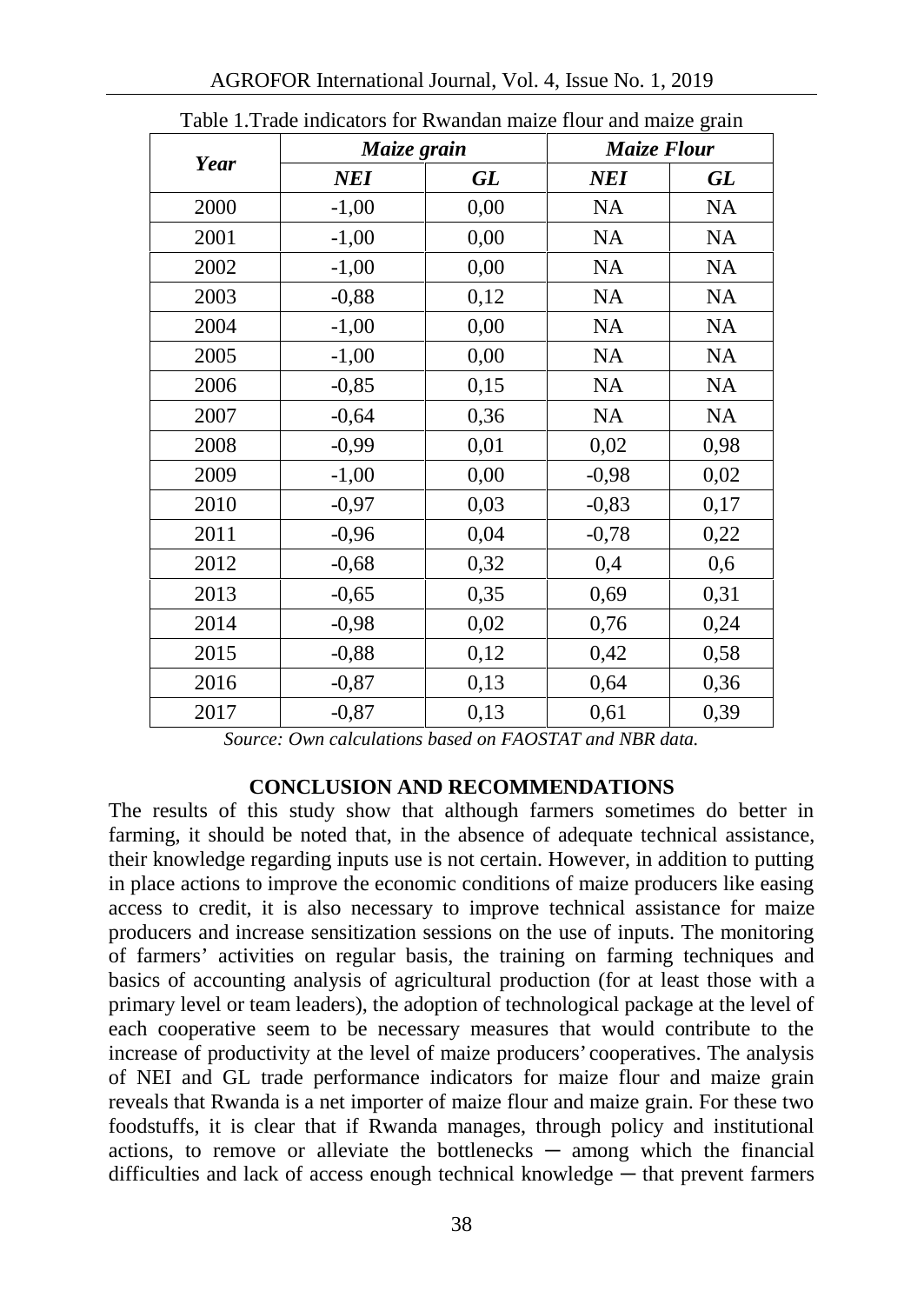from producing enough for export, it can have a competitive advantage in the neighboring countries' markets whose access is facilitated by its accession to the EAC. Low productivity implies low trade performance. Thus, increasing the competitiveness of agriculture throughout modernization of farms, precisely more investment in new technology of maize production can lead to increasing of productivity and improving trade performance. In this regard, it should be noted that non government organizations, institutions of higher education and scientific research and government agencies as the Rwanda Agriculture Board should work in synergy to improve their support to agricultural cooperatives especially in the transfer of knowledge and modern technology through demand-tailored training and demonstration sessions to help increase the agricultural output and that of the maize sector in particular.

### **ACKNOWLEDGEMENT**

The dissemination of the results of this research would not have been possible without the financial support of the African Center of Excellence in Data Science of the University of Rwanda (ACE-DS/UR).

#### **REFERENCES**

- Banterle, A. and Carraresi, L. (2007). Competitive performance analysis and European Union trade: The case of the prepared swine meat sector. *Food Economics – Acta Agricult Scand C*, Vol. 4, pp. 159-172.
- FAO (2005). *Notions de nutrition des plantes et de fertilisation des sols.* Manuel de formation, Projet Intrants*.* Rome : Organisation des Nations Unies pour l'alimentation et l'agriculture.
- Frohberg, K. and Hartmann, M. (1997). Comparing Measures of Competitiveness. Discussion Paper No. 2, Institute of Agricultural Development in Central and Eastern Europe (IAMO). Halle Germany.
- Huggins, C. (2013). « L'investissement agricole » facilité par l'État au Rwanda: regroupement des terres, renforcement du contrôle. LDPI Working Paper 16. Bellville, South Africa: The Land Deal Politics Initiative.
- Kpedzroku, A. and Didjeira, A. (2008). *Guide de production de semences certifiées maïs- sorgho-riz-niébé*. Lomé : ITRA/ICAT/CTA. (Collection brochures et fiches techniques ;  $n^{\circ}$  1).
- Latruffe, L. (2010). Competitiveness, Productivity and Efficiency in the Agricultural and Agri-Food Sectors. OECD Food, Agriculture and Fisheries Working Papers, No: 30, OECD Publishing. http://dx.doi.org/10.1787/5km91nkdt6d6-en.
- MINICOM (2014). *Maize Value Chain Assessment. Final Report*. Kigali: Ministry of Trade and Industry.
- Musabanganji E., Karangwa, A., and Lebailly, P. (2016a). Intensification of smallholder agriculture in Rwanda: scenarios and challenges towards a sustainable transformation. A Paper presented in 5th African Association of